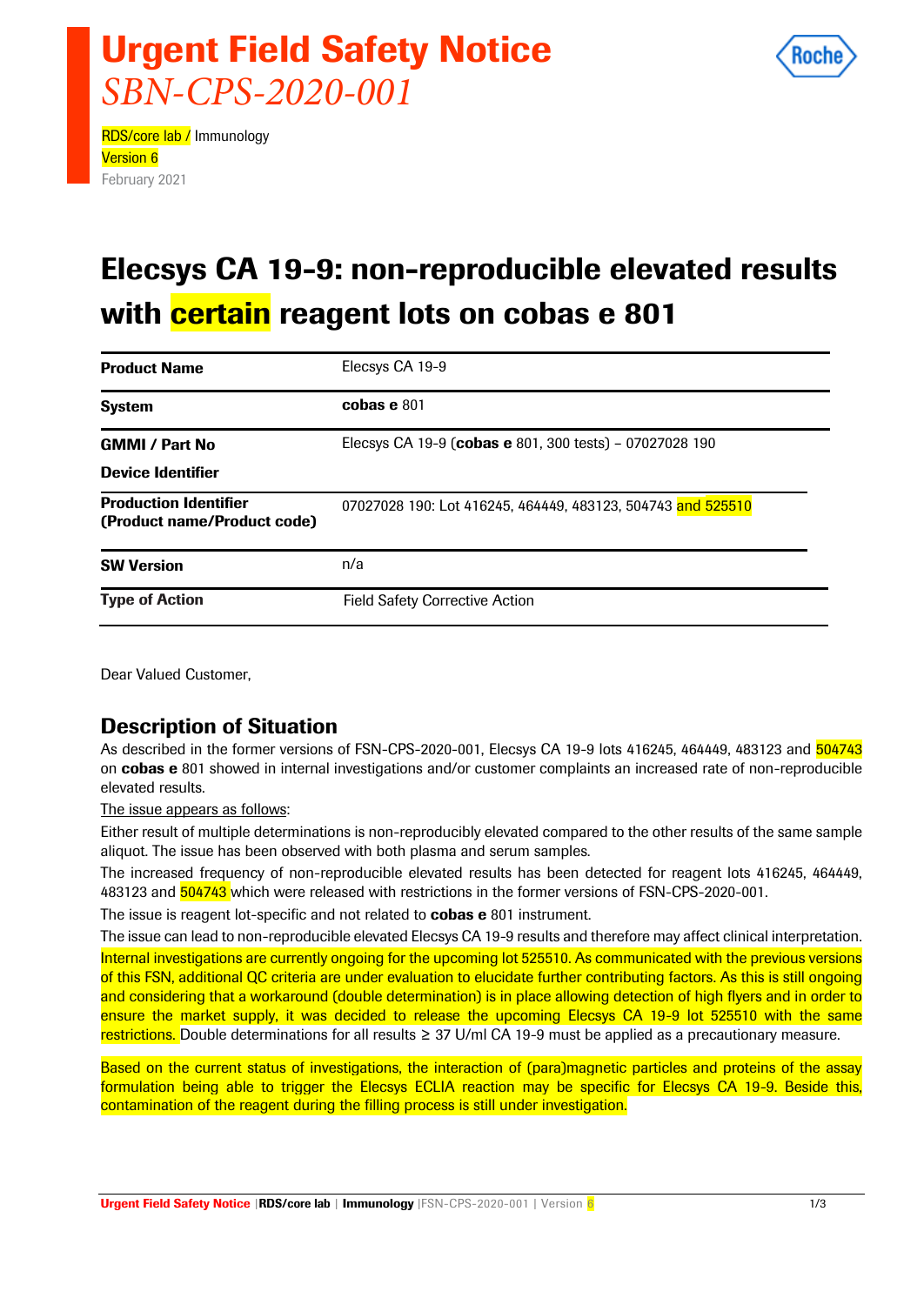## Elecsys CA 19-9: non-reproducible elevated results with **certain** reagent lots on cobas e 801

Recent internal investigations have been focusing on the visual detection of the high flyer events using high resolution microscopy. Although particle contamination could be confirmed in the measuring cell, the exact kinetics of the formation of highflyer aggregates during shelf-life, is still under investigation.

Due to residual medical risk, customers must be informed regarding the workaround for the upcoming lot 525510 using the FSN-CPS-2020-001 version 6.

### Actions to be taken by Roche Diagnostics

Immediate corrections were already taken and countermeasures to prevent contamination with (para-)magnetic particles were implemented based on the risk analysis of the filling process.

Internal investigations are ongoing to elucidate other potential contributing factors, such as the maturation effect. Updates will be provided, as more information is available throughout investigation.

Upcoming lot 525510 will be released to be used with the restrictions described in the former versions of this FSN.

### Actions to be taken by the customer/user

Based on the most recent complaints and our internal investigation, customers are advised to perform double determinations from the same tube for all results ≥ 37 U/ml CA 19-9 when using the reagent lots 483123, 504743 and 525510 in order to allow the detection of possible non-reproducible elevated results (high flyers). Customers can still use the entire ePack and there is no need to restrict the number of determinations to the first 200.

All reagent lots CA 19-9 (11776193 122) running on cobas e 411 / e 601 / e 602 can be used without restrictions. Customers using Elecsys CA 19-9 (07027028 190) lots 416245 and 464449 (which run on cobas e 801) are advised to perform the following actions for the affected lots:

- 1. In order to reduce the frequency of non-reproducible elevated results, please ensure not to invert or shake the ePacks prior to loading on to the analyzer and discard each ePack of the affected lot after the first 200 determinations.
- 2. Perform double determinations from the same tube for all results ≥ 37 U/ml CA 19-9 in order to increase the detectability of possible non-reproducible elevated results (high flyers).

The contamination of two Elecsys CA 19-9 assay lots with (para-)magnetic particles is only one of the known causes of non-reproducible results. Although corrections have been made to prevent the contamination, other causes may still lead to a sporadic occurrence of non-reproducible results in the future.

Any specific questions raised by the users regarding review of results and possible re-testing should be addressed individually, considering all relevant clinical information.

General reminder regarding occurrence of high flyers:

Some of the most important aspects are:

- Correct and good sample preanalytic according to the specifications of the respective primary
- tube manufacturer (e.g. centrifugation time, speed, temperature)
- Avoidance or complete elimination of foam on or clots in the samples
- Regular and complete equipment maintenance according to the manufacturer's specifications
- Regular visual checks of e.g. the sample carriers to ensure correct positioning of the tubes on the analyzers.

Roche